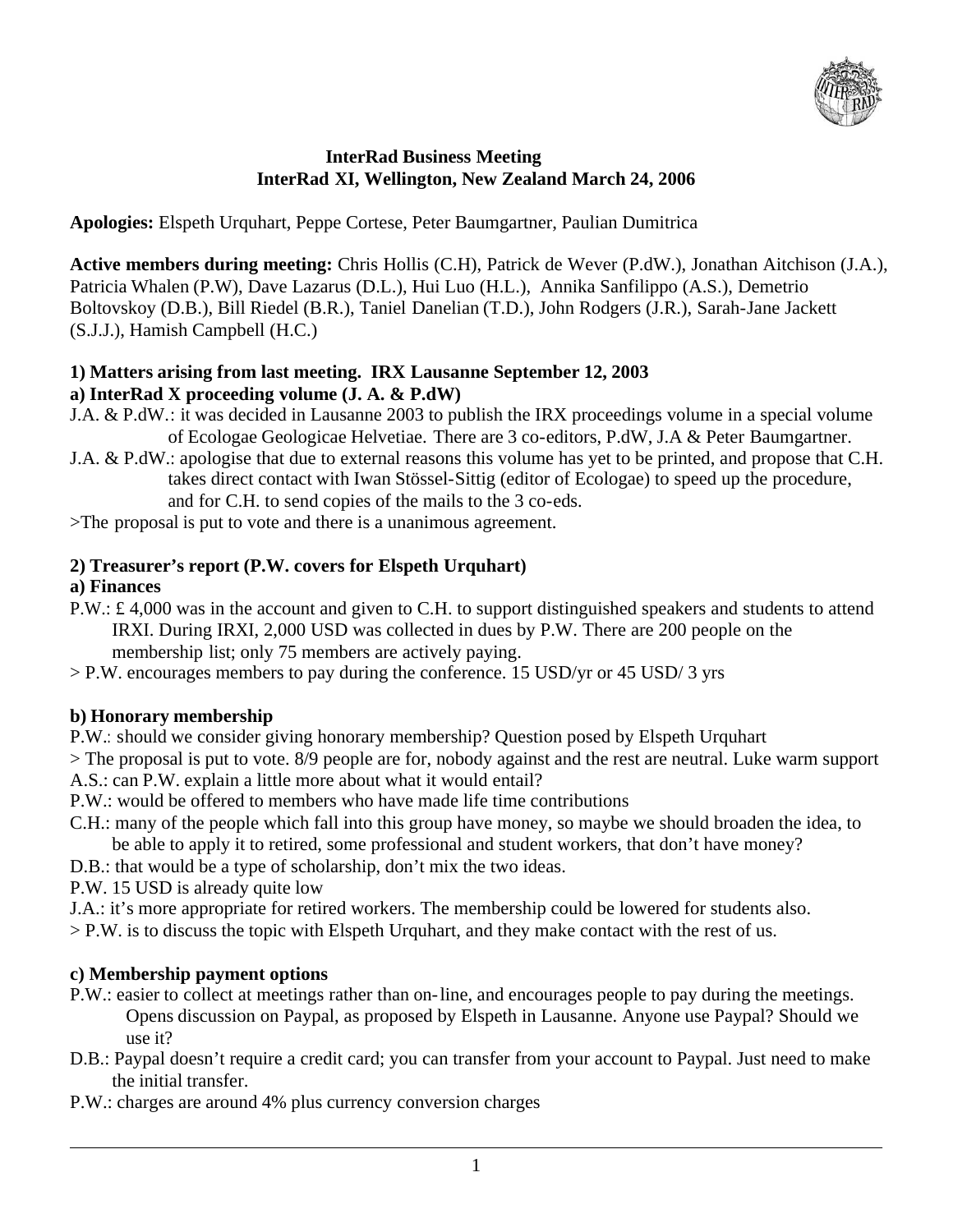

- D.L.: we would also need a website?
- J.A.: e-banking is much easier; you just need the bank account number.
- > P.W.: can ask Elspeth to write to each member not radfolks, with the account number. Currency will be converted to £.
- D.L.: still will have to pay charges.
- J.R.: maybe we should have a little variety in the methods of payment?
- > D.B.: let Elspeth make the decision. The dues that were used to publish the volume, which is now digital, where are they?
- P.W.: travel grants were given to get students and distinguished speakers to the meeting, it is most important to get people to the meetings.
- C.H.: was surprised that funds were never used before, this is why so much had accumulated on the account prior to this meeting.
- B.R.: includes a suggestion that people can give more if they want to, to help students etc.

#### **3) Next Meeting (2009)**

- C.H.: one proposal has been made so far: Dr. Hui Luo from the Chinese Academy of Sciences, Nanjing Institute of Geology and Palaeontology.
- H.L.: talks about proposition. There are 4 full time palaeontologists in the institute, IRXII would be in collaboration with the Dept. of sciences in Hong Kong, proposed organisers: H.L. (Ch.), Yan (Ch.), J.A. (HK). Proposed fieldtrips: Inner Mongolia, Tibet, Guangxi (southern China), Shiti, Changxing (P/T, GGSP) plus other possibilities. September (2009) would be a good time for fieldwork.
- > Nanjing is put to vote, and it is decided that IRXII will be held in Nanjing, September 2009.

#### **4) Election of officers**

- C.H: Dr. Hui Luo is the new president. Dr. Chris Hollis replaces Prof. Peter Baumgartner as past president. Neither Elspeth Urquhart nor Peppe Cortese (nor any working group chairs) have indicated that they wish to resign from their current roles as treasurer and secretary, respectively.
- P.dW. & J.A: suggest that it is good to rotate post and develop careers, and would like to nominate SJJ as secretary. It is clearly expressed that this is nothing against Peppe Cortese.
- S.J.J.: accepts the nomination
- C.H.: unfair situation as Peppe Cortese is not present.

T.D.: there is usually more than one secretary, create a new post e.g. secretary and assistant secretary?

> Resulting structure:

Officers of the Association

President: Hui LUO

Past President: Christopher J. HOLLIS

Secretary: Giuseppe CORTESE

Assistant Secretary: Sarah-Jane JACKETT

Treasurer: Elspeth URQUHART

Working Group Chairpersons Paleozoic: Patricia WHALEN Mesozoic: Luis O'DOGHERTY Cenozoic: Annika SANFILIPPO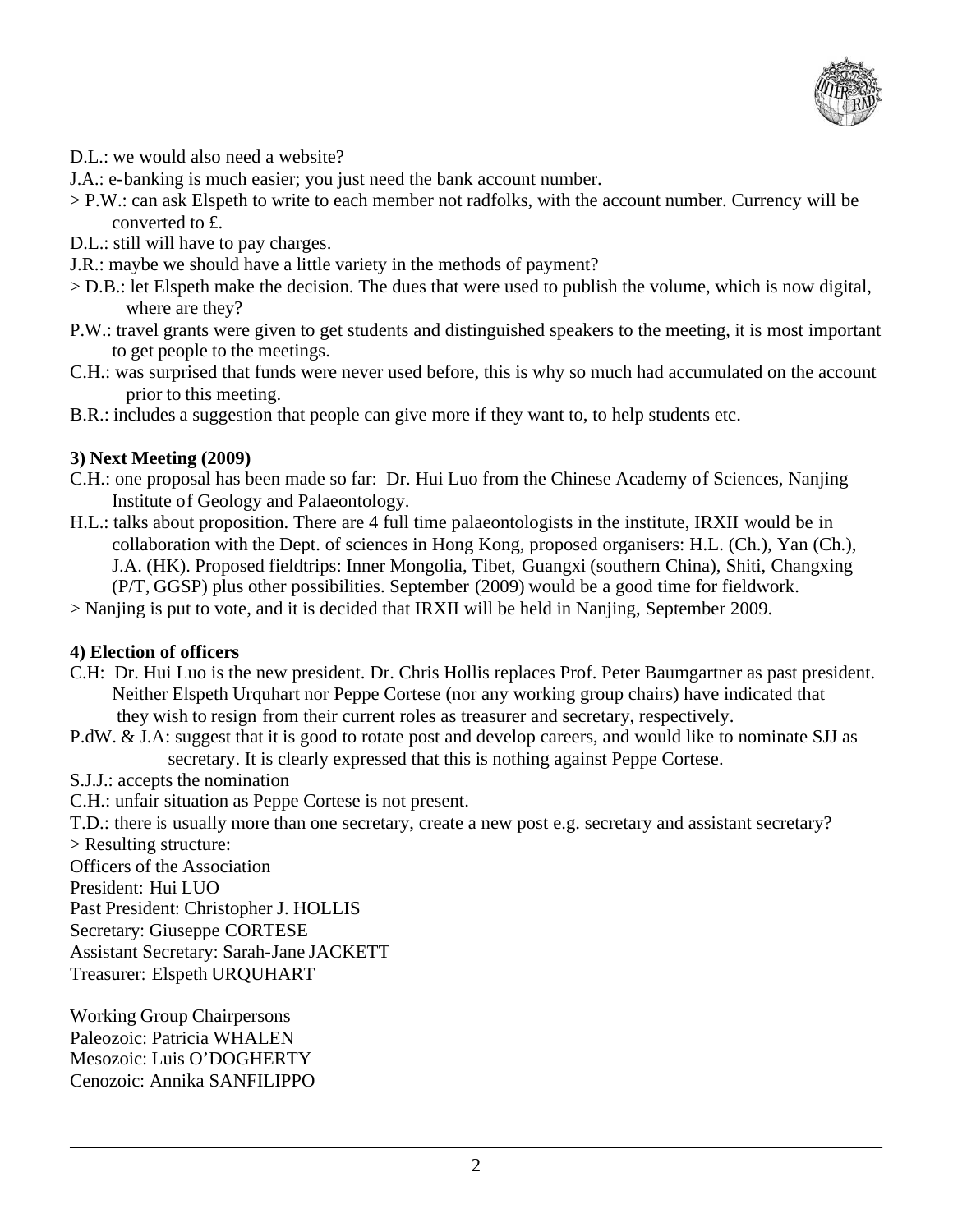

Recent: Demetrio BOLTOVSKOY (see subsequent mail of Annika Sanfilippo 25/05/06)

**Closing ceremony/ awards (H.C.)**  Acknowledgements

Best Student Oral Presentation Yuasa (Tomoko) et al Tokyo Gakugei University, Koganei, Tokyo 184-8501 Japan Phaeodarians found a home? Molecular phylogenetic study of Phaeodarea

Best Student Poster Presentations Tanaka (Seiji) et al. Dept of Earth and Planetary Sciences, Kyushu University, Fujuoka, Japan Radiolarian distribution using vertical multiple plankton sampler and paleoceanography in the Bering Sea

#### Shibutani (Susumu) and Hori

Dept. of Earth Sciences, Graduate School of Science and Engineering, Ehime University 790-8577 Japan Radiolarian assemblages and chemical compositions of lowest Jurassic (Hettangian/Sinemurian) black chert sequence from the Ikuno District, Tamba Terrane, Southwest Japan

# **LUNCH BREAK**

#### **5) InterRad 11 Proceedings (C.H.)**

The conference proceedings will be published as twin issues of "Micropaleontology" and "Stratigraphy" – a new peer-reviewed journals published by Micropaleontology Press. Both journals have the same formats and submission process, which can be viewed at: http://micropress.org/

- floor asked how many would be interested in publishing > approximately 50% of the people present.

Micropaleontology: papers are requested on the theme: radiolarian indicators of ocean change. Other papers on radiolarians may also be submitted. Chris Hollis and Dave Lazarus will be guest editors of this volume.

Stratigraphy: papers are sought on general Triassic themes and radiolarian stratigraphy. Hamish Campbell and Mike Orchard will be guest editors of this volume, with Emile Pessagno as chief editor. Short papers are preferred (no more than 10 journal pages).

If you wish to submit a conference proceedings paper, please consider the following time frame:

- Submit title by 28 April 2006 to interrad@gns.cri.nz
- Submit pre-reviewed manuscript by 24 November 2006
- Receive back reviewed manuscript with editorial comments by 16 March 2007
- Submit revised manuscript by 29 June 2007 Publication by 30 September 2007

We will only accept papers that have been pre-reviewed by two colleagues (pre-review forms can be downloaded from http://micropress.org/) and revised following the pre-review recommendations prior to the submission deadline of 24 November.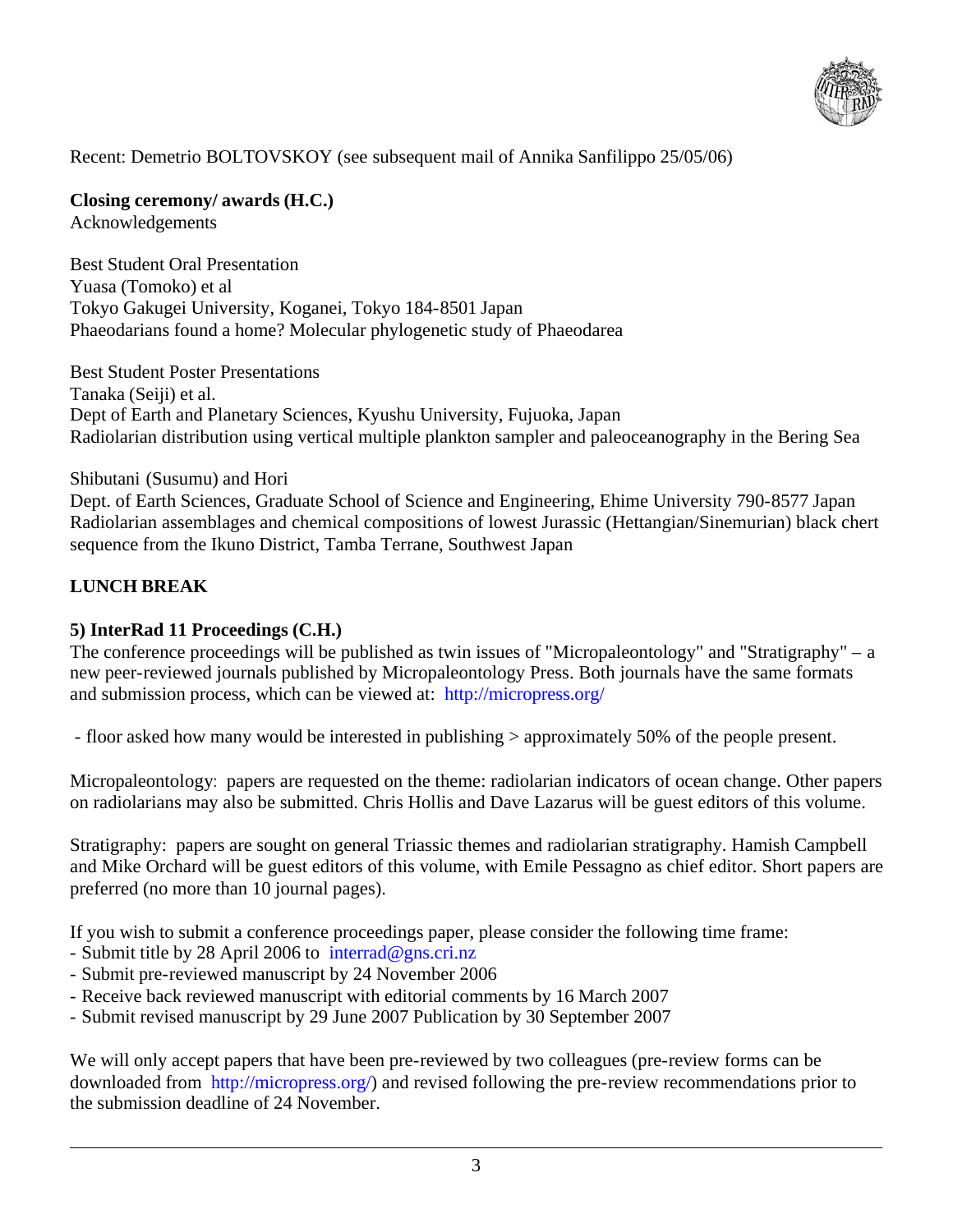

#### **6) Working group reports**

#### **Paleozoic: Patricia Whalen**

Need to retake individual contact with workers.

### **Mesozoic: Luis O'Dogherty**

Spela Gorican, Beth Carter, Paulian Dumitrica and Luis O'Dogherty will meet in Spain May 2006 for a revision of Mesozoic genera meeting. The results shall be a small publication for Triassic and another for Jurassic and Cretaceous genera.

This does not overlap with J.P Caulet's work for RadWorld. RadWorld involves all literature. Whereas the Mesozoic working groups goal is to make decisions as to which published genera are ok.

### **Cenozoic: Annika Sanfilippo**

There were 21 participants in the Cenozoic working group meeting. Discussion included:

- Protocols for recording data as now there is little consistency.
- To avoid duplication of efforts. Improve access to the literature (i.e. RadWorld translation of old German and Italian literature, scanning all old literature. Copyright problems discussed. Present day: use radiolaria.org database.)
- IODP programme. To have a standardised dictionary, standardised taxonomic lists and catalogues online, through Neptune.
- Foreman & Riedel catalogue (different to RadWorld which is digitalised with few subsequent revisions). No copyright problem, is available on paper, CD (2,550 USD) and microfiche. Currently expensive.

> It was agreed that the first step is to develop a consistent taxonomy through the use of the web-based databases. Persons responsible:

> Recent: Holocene: Hollis and Lazarus Neogene: Lazarus Palaeogene: ?

#### **7) General business (secretarial tasks)**

# **a) Expansion and development of official InterRad website (D.L.)**

It was proposed to ask Jane Dolven to host a permanent InterRad site on radiolaria.org, whilst pdfs of Radiolaria remain on the server at Bremen with the secretary.

> Discussion is needed with Jane Dolven.

#### **b) Formalisation of association – constitution/bylaws. (Elspeth Urquhart)**

> It is the wishes of the association members to formalise the association InterRad.

Such as the International Nannoplankton Association:

http://www.nhm.ac.uk/hosted\_sites/ina/ina/bylaws.html, and the Paleontological Society: http://www.paleosoc.org/bylaw.html

> Request: it would be designed for members therefore not too much bureaucracy please.

# **c) Affiliation with other organisations (e.g. TMS, NAMS) (D.L.)**

Generally InterRad is under represented. We should be well affiliated for publishing purposes.